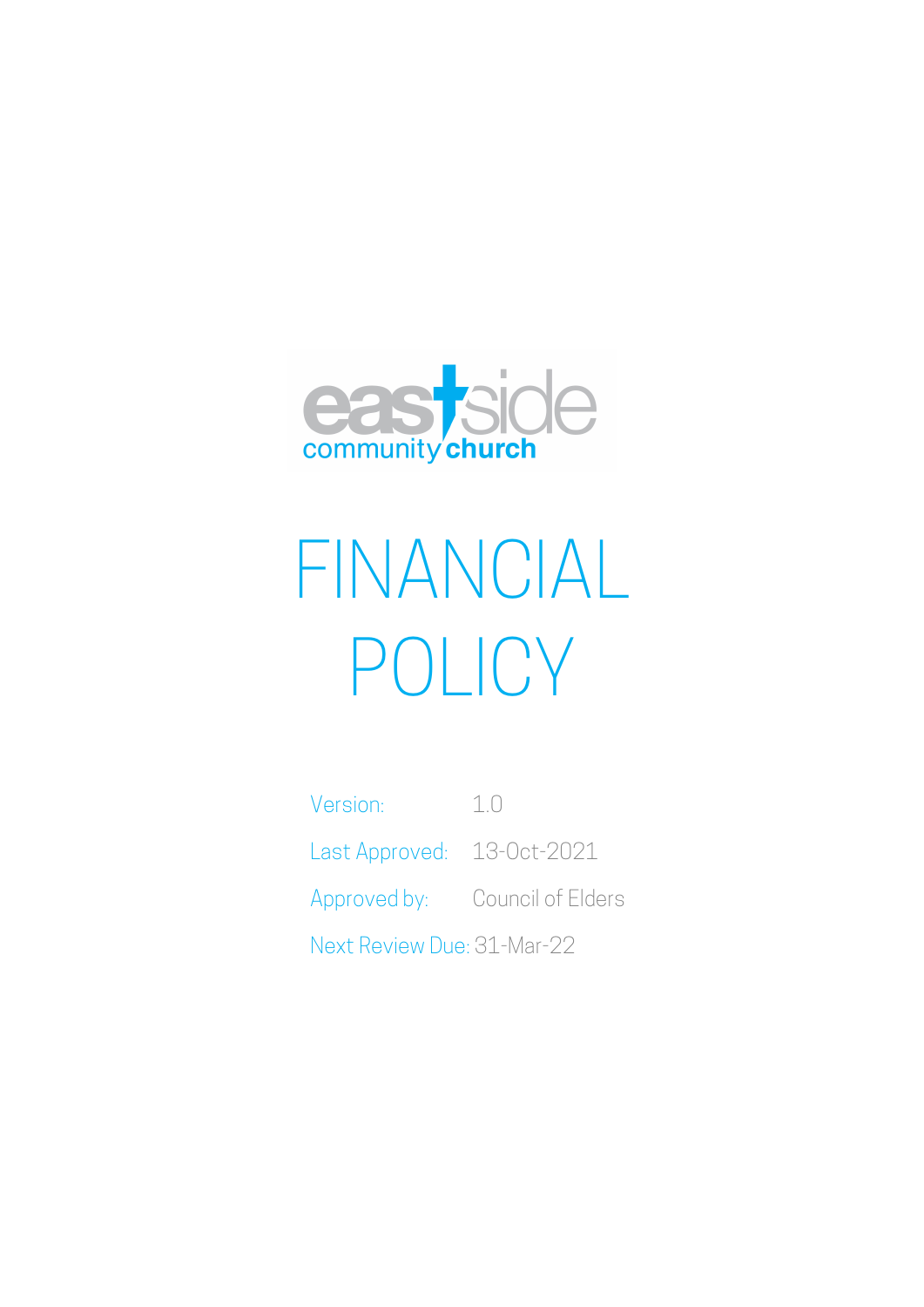

# **TABLE OF CONTENTS**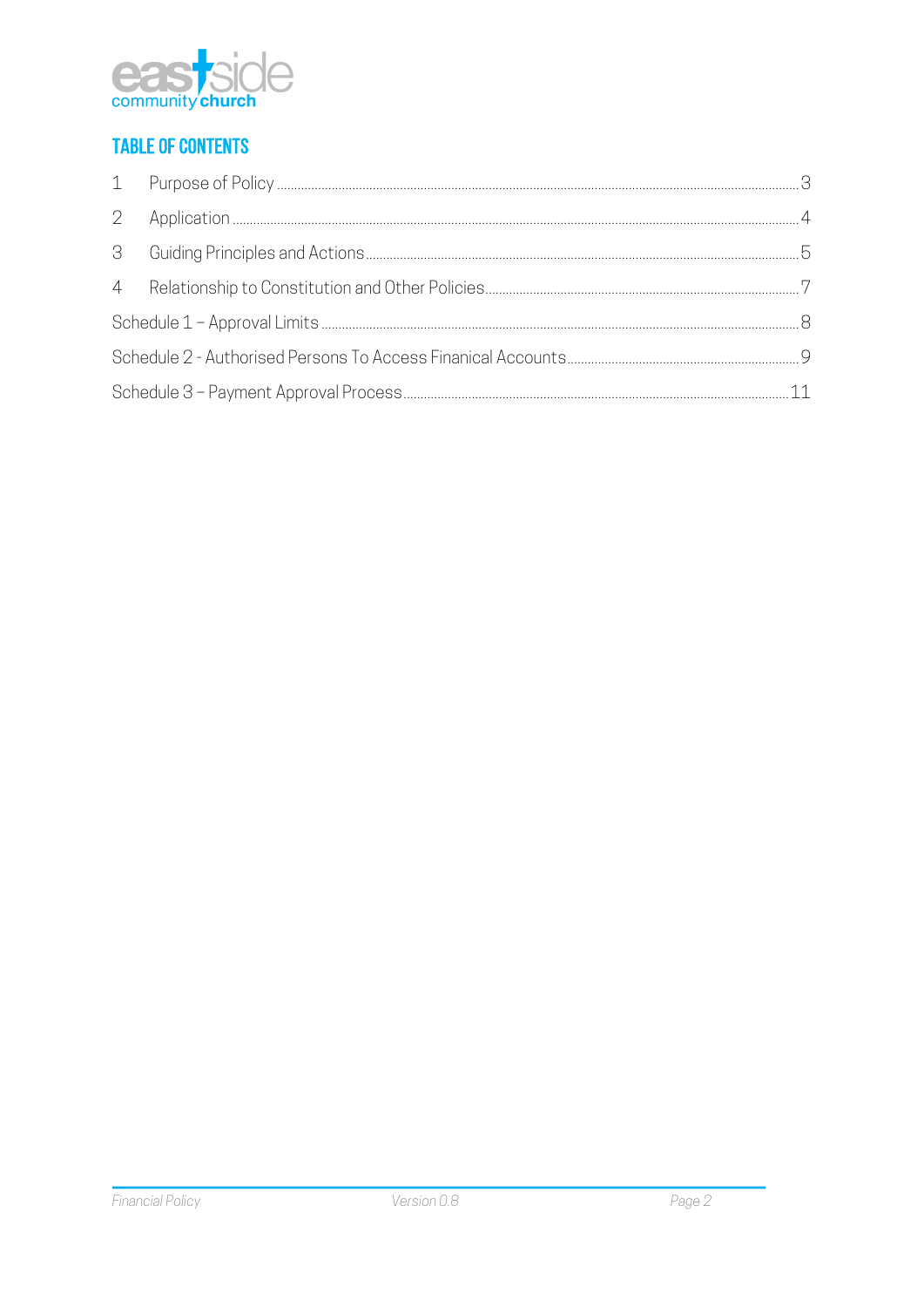

# 1 Purpose of Policy

Diligent and transparent management of finances and assets is critical to the effective ministry and witness of the church in serving as the body of Christ. The collection and use of these resources is important in honouring the God whom entrusted them to His people, in providing a good witness to a watching world, and in respecting the government God has placed over us. Therefore, Eastside is committed to the collection and management of finances and assets in a way that is diligent, faithful, transparent, compliant and for the glory of God.

*Each of you should use whatever gift you have received to serve others, as faithful stewards of God's grace in its various forms.* (1 Peter 4:10)

…*Well done, good and faithful servant! You have been faithful with a few things; I will put you in charge of many things. Come and share your master's happiness.* (Matthew 25:23)

…*we administer [the offering] in order to honour the Lord himself and to show our eagerness to help. We want to avoid any criticism of the way we administer this liberal gift. For we are taking pains to do what is right, not only in the eyes of the Lord but also in the eyes of man.* (2 Corinthians 8:19-21)

1.1 This policy sets out Eastside's commitment to the collection, management and use of finances and assets.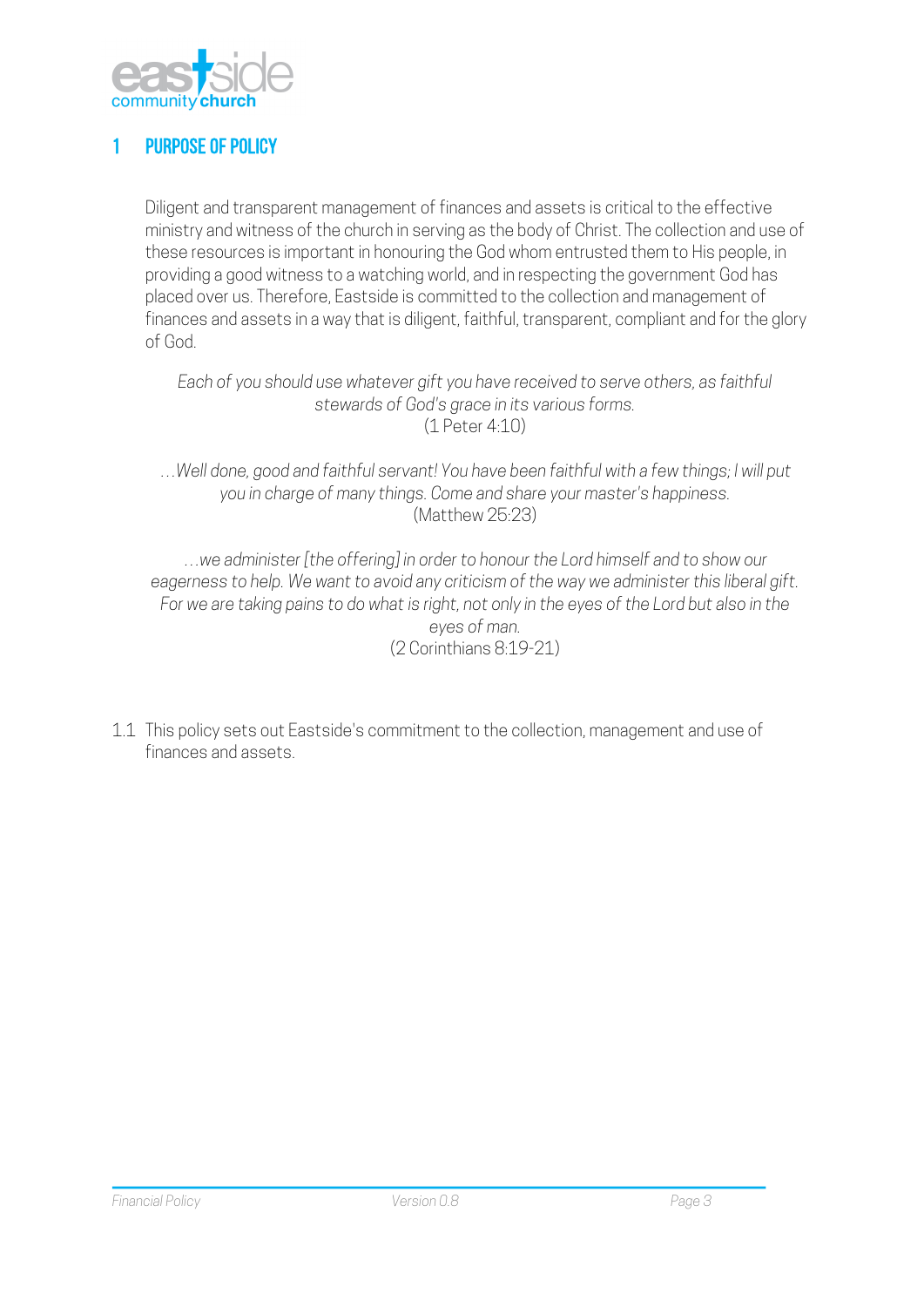

# 2 **APPLICATION**

- 2.1 This policy applies to Eastside's collection and management of finances, the development and implementation of budgets, the purchase and management of assets, and the reporting of financial records and other information to the congregation and government.
- 2.2 This policy sets out obligations for Eastside personnel with access to or control of finances or assets of Eastside or with responsibility to provide financial reporting.
- 2.3 This policy has been developed in reflection of Eastside Community Church's requirements for financial management and accounting practice set by the Australian Accounting Standards Board (AASB) and Australian Charities and Not-for-profits Commission (ACNC), and consistent with its status as holding a goods and services tax (GST) concession and income tax exemption. To the extent of any inconsistency between this policy and/or Eastside's practice and the legal requirements of these external standards, the latter will prevail.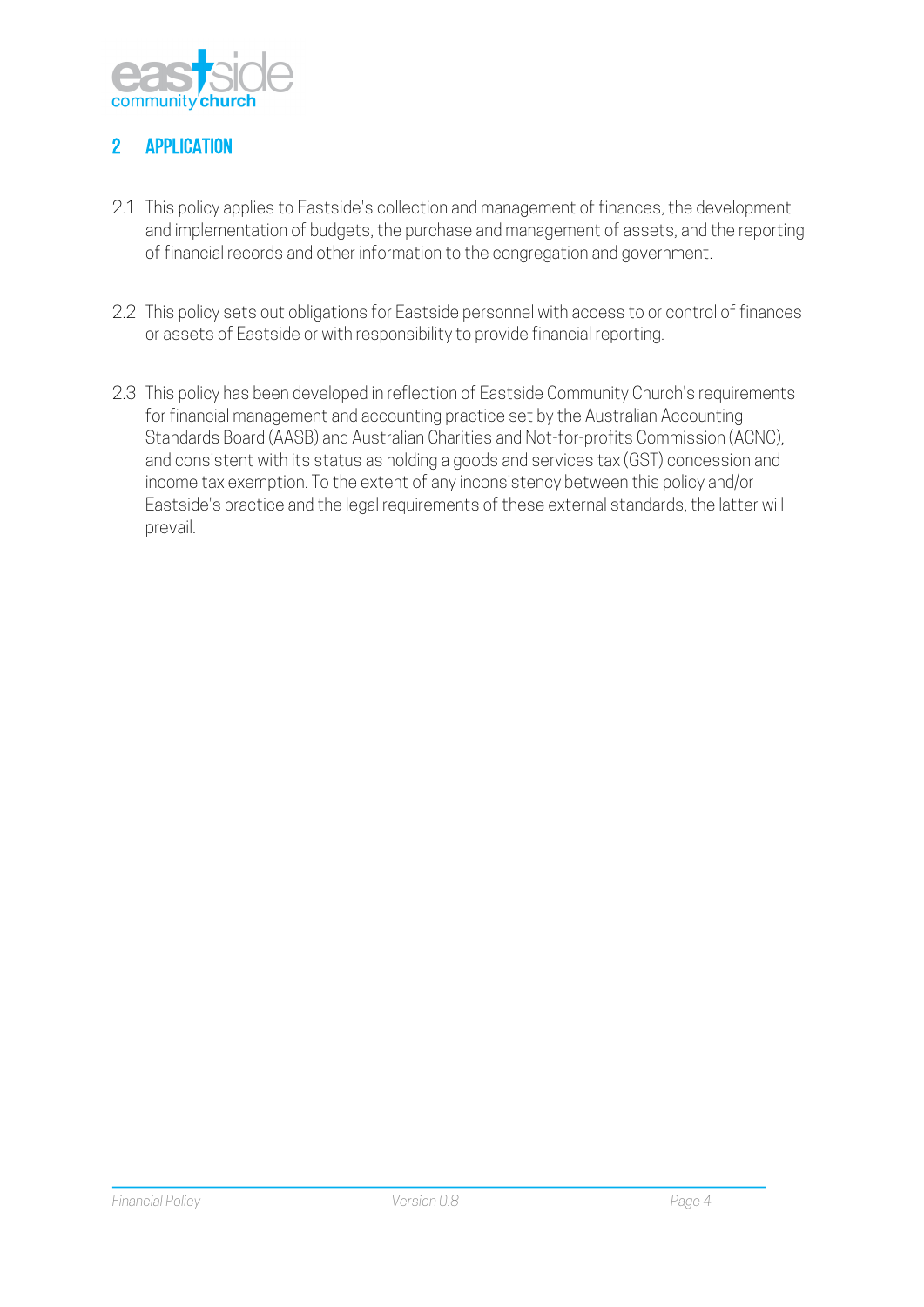

## 3 Guiding Principles and Actions

- 3.1 At all times, the management of Eastside's finances and assets will be managed based on the following principles:
	- 3.1.1 stewardship
	- 3.1.2 prudency
	- 3.1.3 integrity
	- 3.1.4 clarity and transparency
	- 3.1.5 compliance.
- 3.2 Funding of church ministries, wages and projects will be derived primarily from the voluntary giving of the members and attendees of Eastside but may be supplemented by special gifts or grants. The receiving of giving will be managed in accordance with the following requirements:
	- 3.2.1 Eastside will not accept any giving from suspicious sources or organisations, from individuals engaged in terrorism, money laundering or other criminal activities, or where accepting the money would bring the name of God into disrepute.
	- 3.2.2 All giving to Eastside will be considered unrestricted except where made into a special designated fund established by Eastside, provided as a special offering invited by Eastside, or provided as a grant or similar gift required to be provided to a particular project or ministry.
	- 3.2.3 Where it is not possible or appropriate to use designated giving for the purpose for which was designated by the donor, giving should be rejected except where there is approval from the majority of voting members at a members' meeting.
	- 3.2.4 All cash offerings and payments will be managed in a way that minimises the risk of misappropriation or loss of funds. At a minimum, this will include the use of at least two people in the handling of funds and authorisation of expenditure.
- 3.3 The finances and assets of Eastside will be used for church ministries, wages and projects, including the day-to-day operation. The expenditure of finances will be managed in accordance with the following requirements:
	- 3.3.1 At all times, Eastside will use finances only for the operation of the church, the witness of the gospel and the glory of God.
	- 3.3.2 Where finances have been collected based on designated giving grants or other special arrangements, they should be used for the purpose for which the giving was based, except to the extent of any inconsistency with the requirements in Clause 3.3.1.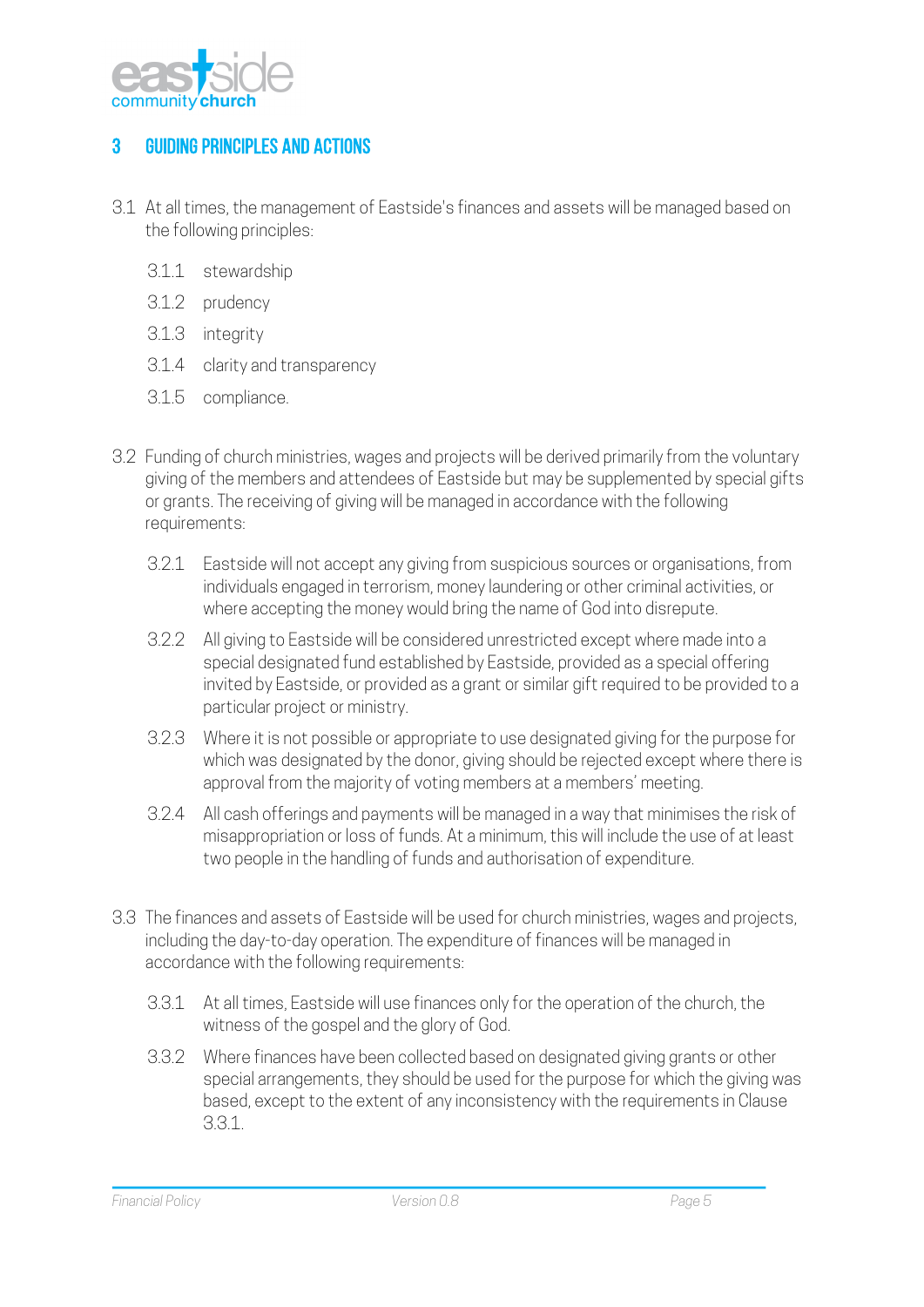

- 3.3.3 Finances (including entering into loans) will be used in accordance with operational and capital budgets approved by the membership. Expenditure must be regularly monitored against approved budgets and actively managed to avoid overruns where possible. Any unbudgeted expenditure must be explicitly approved in accordance with the Constitution.
- 3.3.4 Assets will be purchased only as required for the effective ministry of Eastside and in accordance with an approved budget.
- 3.3.5 The use of finances, including credit cards, is subject to delegated authority, as set out in the schedules to this policy.
- 3.3.6 All expenditure is to be reasonably and transparently incurred, regardless of whether or not it has been budgeted. Where there is an actual or perceived conflict of interest associated with expenditure, the expenditure can still proceed but must then be disclosed to the membership as soon as possible.
- 3.3.7 Eastside will not be responsible for the expenditure or financial commitment made by others where this has not been subject to formal approval or delegation.
- 3.4 Eastside will maintain insurances appropriate to the financial and other risks associated with operations and assets.
- 3.5 Financial performance must be reported regularly and transparently to the membership.
- 3.6 Financial auditing and government reporting must be undertaken in compliance with prevailing government requirements.
- 3.7 Financial records must be retained for a minimum of 7 years or longer as required by accounting practice or government regulation.
- 3.8 Where deemed necessary by the Eldership, Eastside will develop any other procedures or documents necessary to give further effect or clarity to this policy.
- 3.9 The guidelines provided in the schedules form part of this policy. However, changes to these schedules are not considered changes to the overall policy and therefore can occur without initiating a re-issue of the policy. These schedules must be reviewed annually to ensure they remain up-to-date and appropriate.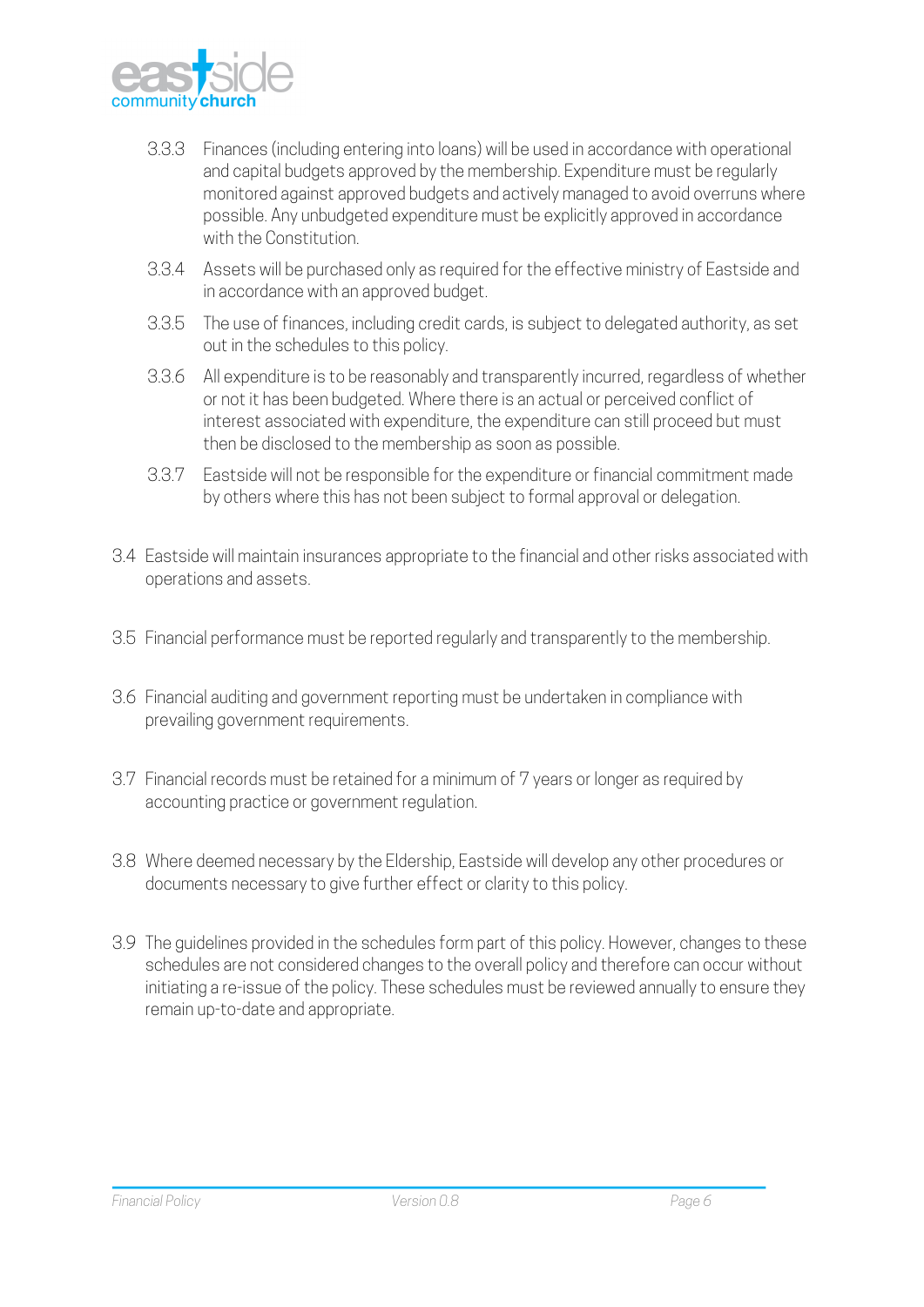

# 4 Relationship to Constitution and Other Policies

- 4.1 To the extent of any inconsistency between this policy and the Constitution, the latter prevails, except as required by law.
- 4.2 Further controls related to the funding of overseas activities is provided In the Missions Policy.
- 4.3 Further controls related to expenditure associated with minor and major projects is provided in the Project Management and Governance Policy.
- 4.4 Further controls related to remuneration and salary of staff is provided in the Remuneration Policy.
- 4.5 Any breaches of this policy are to be handled in accordance with the issue / incident requirements of the Risk and Compliance Policy.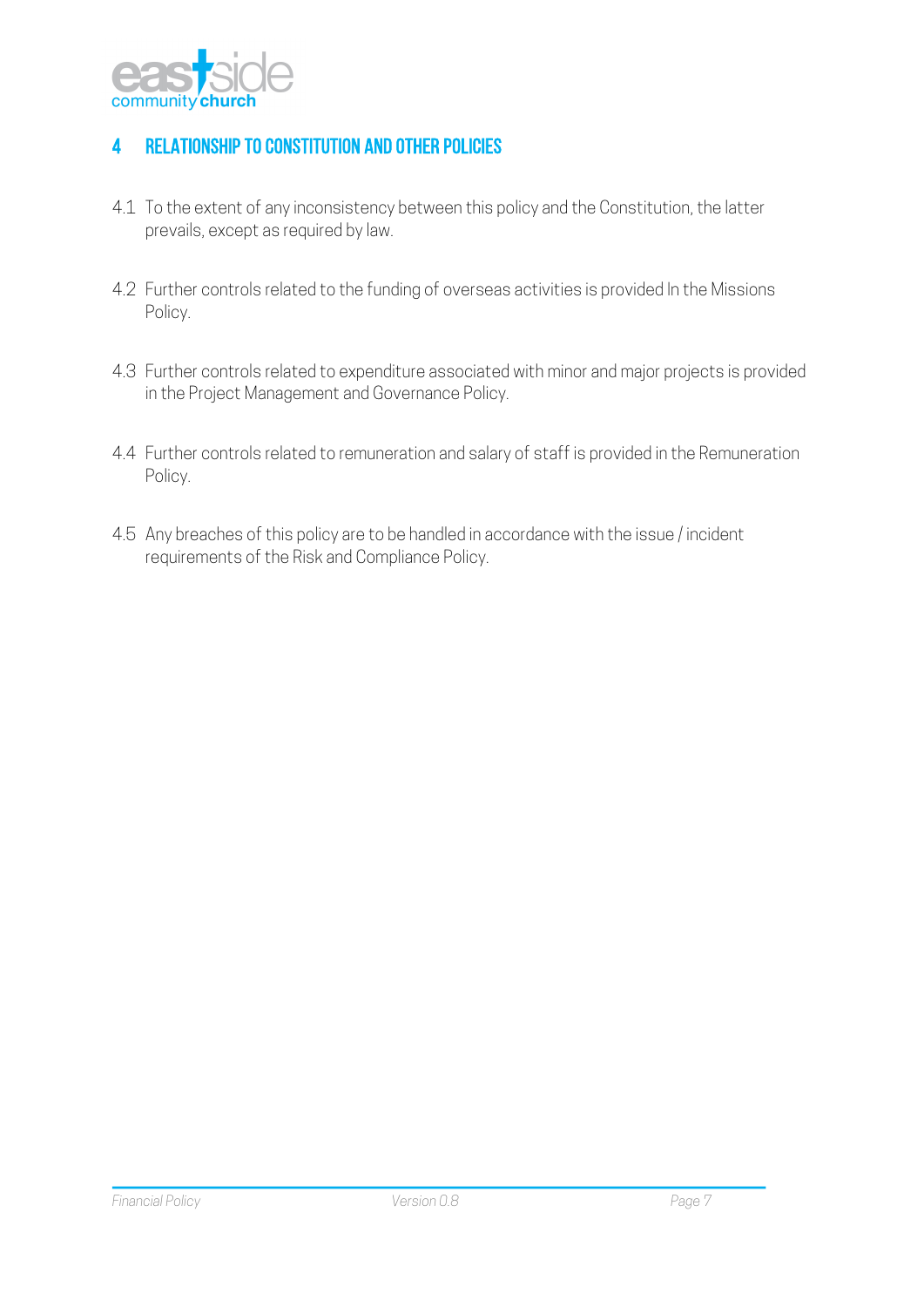

### Schedule 1 – Approval Limits

| Date of Revision      |  |
|-----------------------|--|
| Approved by           |  |
| Description of Change |  |

# Table 1 – Budget Expenditure (Applies to Annual Operational and Capital Budgets)

|     | <b>Budgeted Expenditure</b> |                                                       |  |  |  |
|-----|-----------------------------|-------------------------------------------------------|--|--|--|
| No. | Amount                      | Approval Required                                     |  |  |  |
|     | Less than \$200             | No approval required (must advise Responsible Leader) |  |  |  |
|     | \$200 to \$1,000            | Responsible Leader                                    |  |  |  |
|     | \$1,000 to \$5,000          | Responsible Leader + Senior Pastor approval           |  |  |  |
|     | Greater than \$5,000        | Eldership                                             |  |  |  |

# Table 2 – Utilising 'unused' Annual Operational Budget

|     | Utilising 'unused' Annual Operational Budget          |                           |  |  |
|-----|-------------------------------------------------------|---------------------------|--|--|
| No. | Amount                                                | Approval Required         |  |  |
|     | Less than 1% of total Annual<br>Operational Budget    | Senior Pastor + Treasurer |  |  |
|     | Greater than 1% of total Annual<br>Operational Budget | Elders                    |  |  |

# Table 3 – Unbudgeted Capital Expenditure

|     | Unbudgeted Capital Expenditure |                       |  |  |  |
|-----|--------------------------------|-----------------------|--|--|--|
| No. | Amount                         | Approval Required     |  |  |  |
|     | Less than \$10,000             | Eldership + Treasurer |  |  |  |
|     | Greater than \$10,000          | Membership            |  |  |  |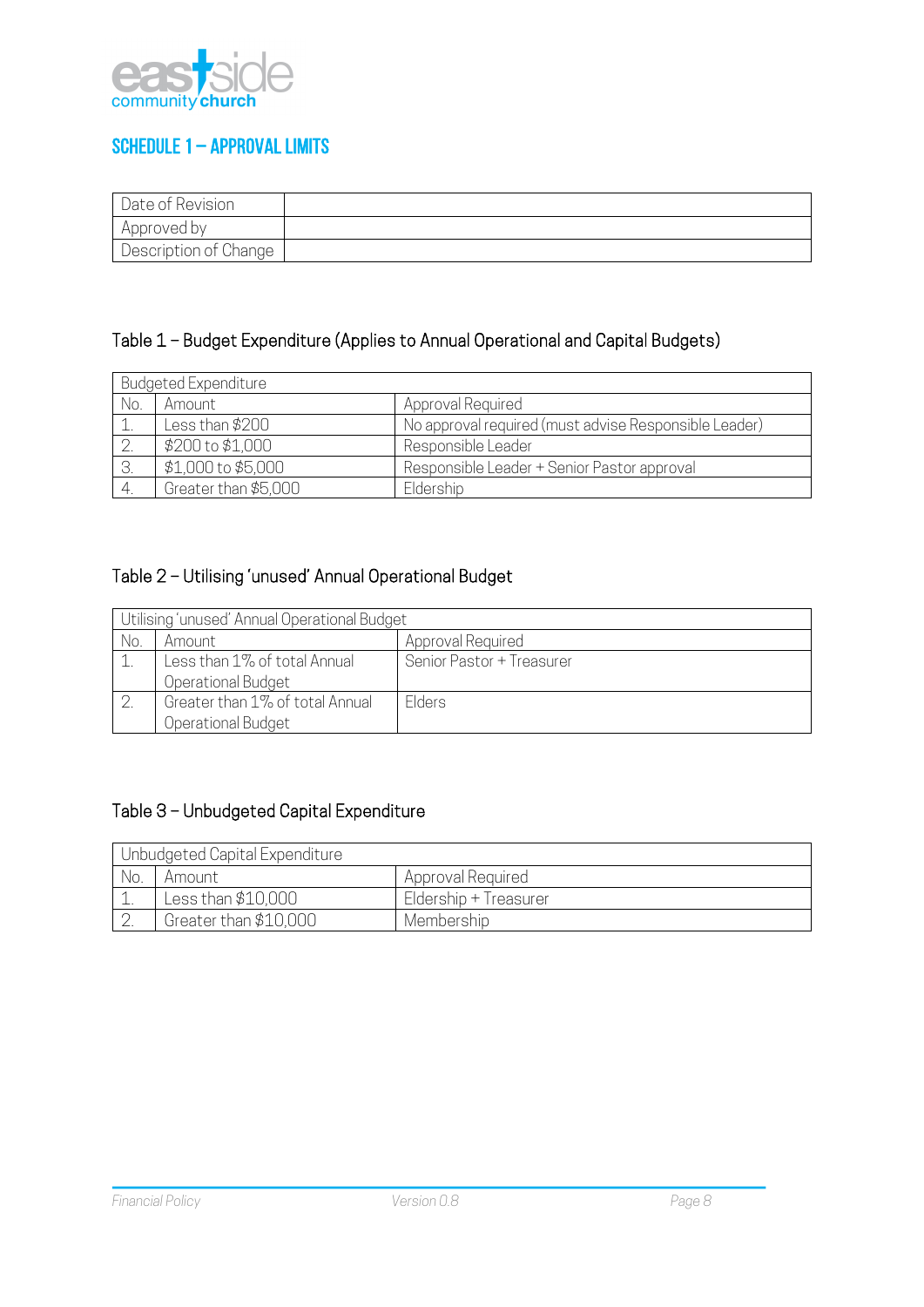

# Schedule 2 - Authorised Persons To Access Financial Accounts

| Date of Revision      |  |
|-----------------------|--|
| Approved by           |  |
| Description of Change |  |

#### Table 1 - Church members authorised as bank account signatories

| Name            | User ID | General Account<br>(35S6.2) | <b>Building Fund</b><br>(35S6.4) | Care Fund<br>(35S6.7) | Term Deposit<br>(Debbie B.) |
|-----------------|---------|-----------------------------|----------------------------------|-----------------------|-----------------------------|
| Daniel Walker   | 9105    | YES                         | YFS                              | <b>YFS</b>            | <b>YES</b>                  |
| Joshua Lean     | 30457   | YES                         | YES                              | <b>YFS</b>            | <b>YES</b>                  |
| Andrew Robbins  | 2472    | YES                         | YES                              | <b>YFS</b>            |                             |
| Matthew Schmidt | 31075   | <b>YES</b>                  | <b>YES</b>                       | <b>YES</b>            | YFS                         |
| Haylee Nichols  | 30760   | YES                         | <b>YES</b>                       | <b>YES</b>            | <b>YES</b>                  |
| Eleisha Hunt    |         | YES                         | YFS                              | <b>YFS</b>            | YFS                         |

#### Table 2 - Church members authorised to approve payments and reimbursements

| Name            | Role             |
|-----------------|------------------|
| Daniel Walker   | Lead Pastor      |
| Joshua Lean     | Pastor           |
| Andrew Robbins  | Pastor           |
| Eleisha Hunt    | Treasurer        |
| Matthew Schmidt | Flder            |
| Rodney Arnold   | Member / Advisor |

#### Table 3 - Church members authorised to have a credit card and/or access the credit card portal

| Name           | Role                  | Have a Credit Card | Credit Card | Access Credit Card |
|----------------|-----------------------|--------------------|-------------|--------------------|
|                |                       |                    | Limit       | Portal             |
| Daniel Walker  | Lead Pastor           | YFS                | \$2,000     | YFS                |
| Joshua Lean    | Pastor                | YES                | \$1,000     | NO                 |
| Andrew Robbins | Pastor                | YES                | \$1,000     | N0                 |
| Haylee Nichols | Finance Administrator | YES                | \$1,000     | YES                |
| Emily Butcher  | Elder                 | YES                | \$1,000     | N0                 |
| Eleisha Hunt   | reasurer              | NΟ                 | <b>NA</b>   | YES                |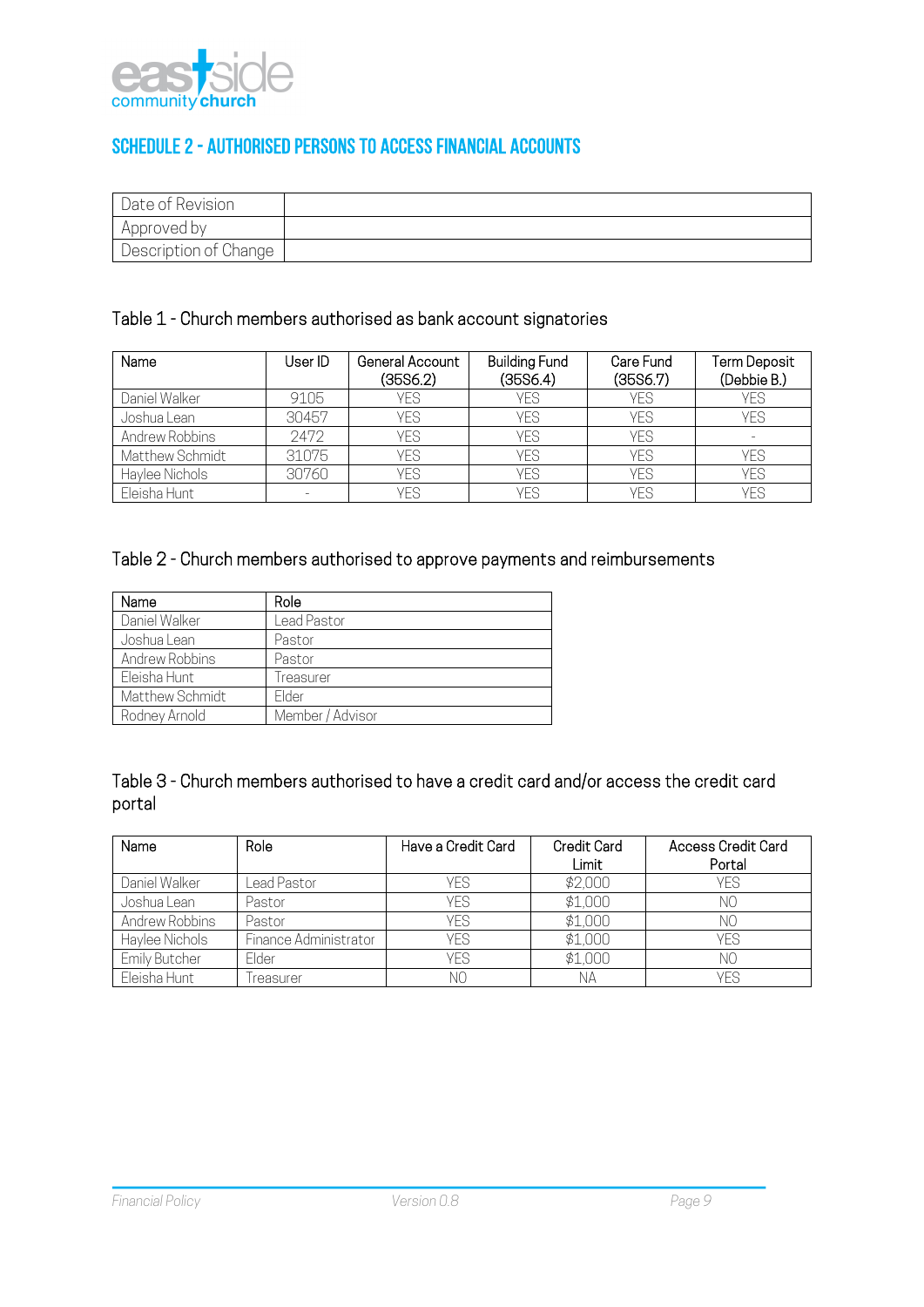

#### Table 4 - Church members authorised to access XERO

| Name                 | Access Level |
|----------------------|--------------|
| Daniel Walker        | Standard     |
| Joshua Lean          | Read Only    |
| Andrew Robbins       | Read Only    |
| Haylee Nichols       | Adviser      |
| Eleisha Hunt         | Adviser      |
| Rodney Arnold        | Adviser      |
| Darren Gibson        | Adviser      |
| <b>Emily Butcher</b> | Read Only    |
| John Schrodter       | Advisor      |

#### Table 5 – Pastors authorised to have Minister's Exempt Benefit Account

The following employees of the church are authorised to have a minister's exempt benefit account into which up to 50% of their salary can be paid. The person must be a minister of religion - see Section 57 of the Fringe Benefits Tax Assessment Act 1986 (FBTAA).

| Name           | Role        |
|----------------|-------------|
| Daniel Walker  | Lead Pastor |
| Joshua Lean    | Pastor      |
| Andrew Robbins | Pastor      |

#### Table 6 – Authorised External Auditor

| Name                                         | -<br>Role | 'omnany                  |
|----------------------------------------------|-----------|--------------------------|
| $\overline{\phantom{a}}$<br>. avlor<br>Jiana | ш         | -<br>$\sim$<br>ٮ<br>1111 |

#### Table 7 – Tax Accountant

| Name                                | Role                                                                 | Jompan∨                                                                                          |
|-------------------------------------|----------------------------------------------------------------------|--------------------------------------------------------------------------------------------------|
| $\sim$ $\sim$ $\sim$<br>$-$<br>---- | $m+nn+$<br>Jwner<br>enior<br>$\sim$ $\sim$ $\sim$<br>icuurital.<br>v | --<br>$\cdots$<br>;un.<br>$\sim$ $\sim$ $\sim$<br>$\sim$ $\sim$<br>. C . L .<br>' IUICE<br>' AUL |

#### Table 8 – Access to Superannuation Portal

| varne | 10.12<br>- -- --<br>$\sim$<br>. .<br>La. |
|-------|------------------------------------------|
|       |                                          |

#### Table 9 – ACNC Representative

| ame                                                      | ∽       |
|----------------------------------------------------------|---------|
| $\sim$ $\sim$<br>$\sim$ $\sim$ $\sim$ $\sim$<br>- 1<br>◡ | _<br>ue |

```
Financial Policy Version 0.8 Page 10
```